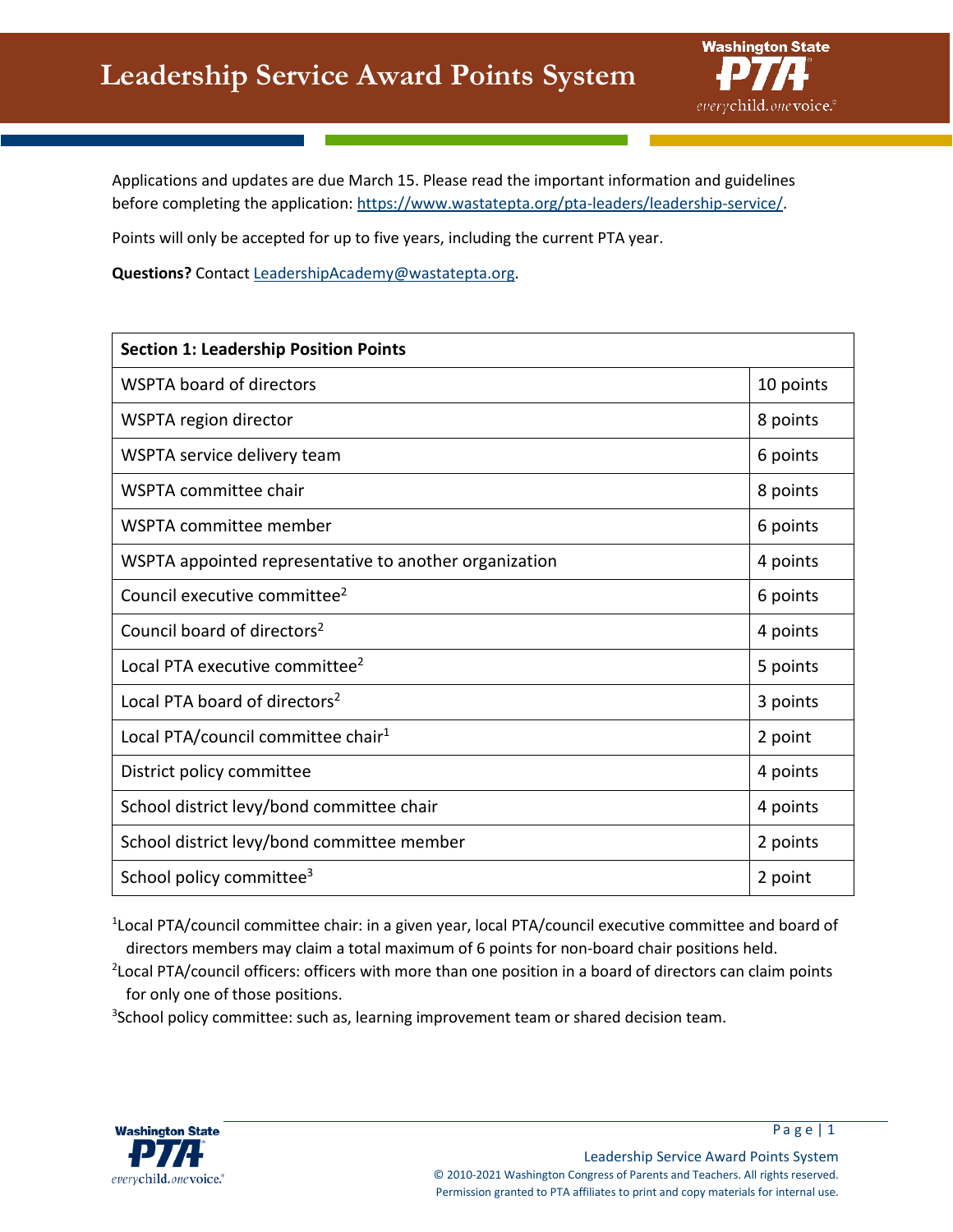| <b>Section 2: Other Leadership Activity Points</b>                                           |          |
|----------------------------------------------------------------------------------------------|----------|
| WSPTA Convention class presenter (include presentation title)                                | 5 points |
| <b>WSPTA Convention coach</b>                                                                | 1 point  |
| WSPTA Leadership Conference presenter (include presentation title)                           | 5 points |
| WSPTA Legislative Assembly training presenter (include presentation title)                   | 5 points |
| WSPTA region workshop presenter (include presentation title)                                 | 3 points |
| WSPTA standard presentation to a local PTA/council (include presentation title) <sup>4</sup> | 3 points |
| WSPTA webinar presenter or facilitator (include webinar title)                               | 3 point  |
| WSPTA awards judge                                                                           | 1 point  |
| Legislative testimony <sup>5</sup>                                                           | 5 points |
| WSPTA Legislative Assembly caucus leader or issue submitter <sup>6</sup>                     | 5 points |
| Region legislative roundtable participant (one per year)                                     | 2 points |
| Community education regarding a WSPTA platform issue <sup>7</sup>                            | 3 points |

4 WSPTA standard presentation to another organization: at the direction of WSPTA.

<sup>5</sup>Legislative testimony: identify the policy making body and which short- or long-term platform issue testimony was given.

<sup>6</sup>WSPTA Legislative Assembly caucus leader or issue submitter: the caucus leader is the submitter of an issue which is approved by the WSPTA advocacy committee and WSPTA board of directors to be voted on at legislative assembly and who, therefore, leads the caucus discussion.

<sup>7</sup>Community education regarding a WSPTA platform issue: from local PTA to state level and identify which platform issue.